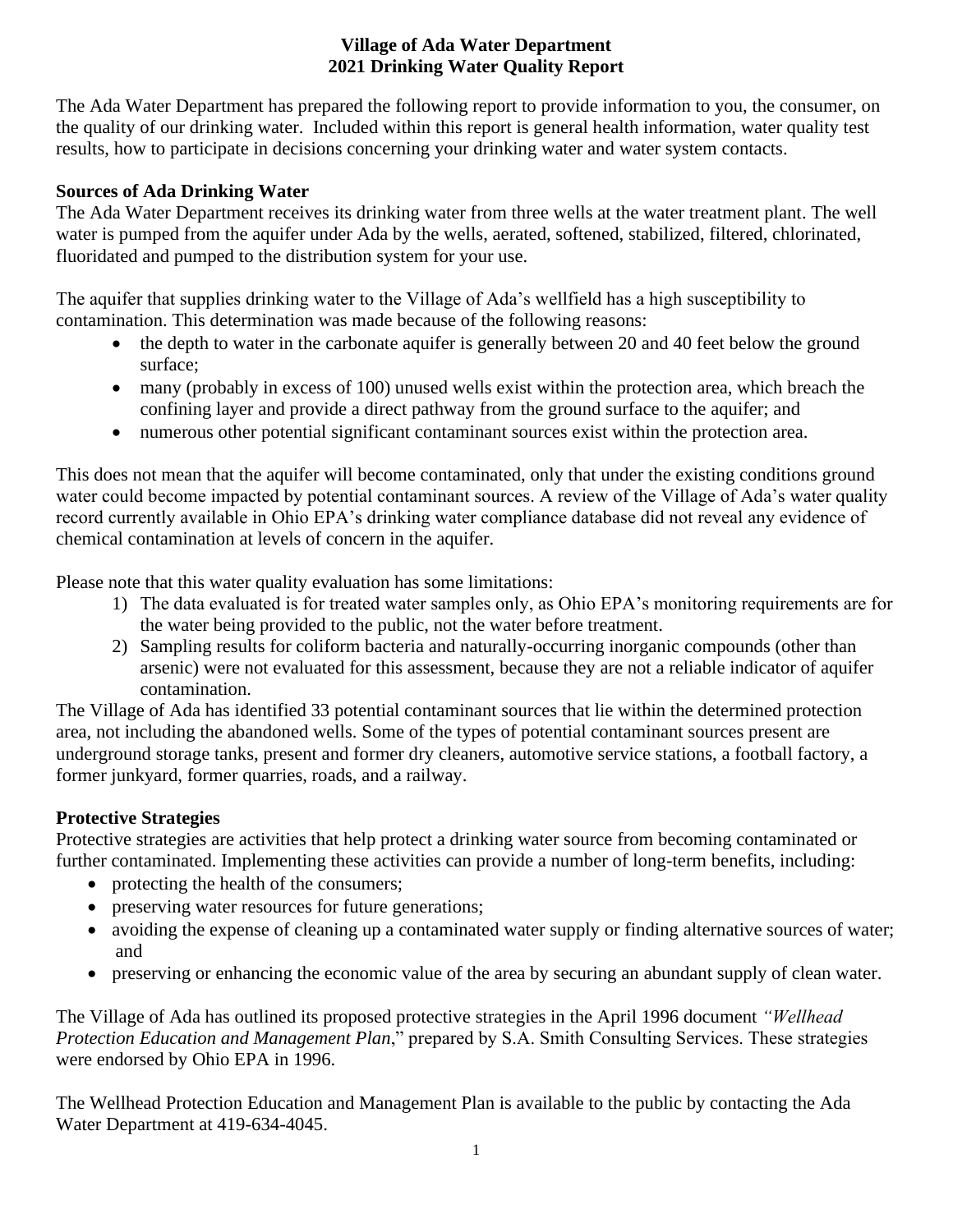### **What are sources of contamination to drinking water?**

The sources of drinking water, both tap water and bottled water, include rivers, lakes, streams, ponds, reservoirs, springs, and wells. As water travels over the surface of the land or through the ground, it dissolves naturally-occurring minerals and, in some cases, radioactive material, and can pick up substances resulting from the presence of animals or from human activity.

Contaminants that may be present in source water include:

- a) Microbial contaminants, such as viruses and bacteria, which may come from sewage treatment plants, septic systems, agricultural livestock operations and wildlife;
- b) Inorganic contaminants, such as salts and metals, which can be naturally-occurring or result from urban storm water runoff, industrial or domestic wastewater discharges, oil and gas production, mining, or farming;
- c) Pesticides and herbicides, which may come from a variety of sources such as agriculture, urban storm water runoff, and residential uses;
- d) Organic chemical contaminants, including synthetic and volatile organic chemicals, which are byproducts of industrial processes and petroleum production, and can also come from gas stations, urban Storm water runoff, and septic systems; and
- e) radioactive contaminants, which can be naturally-occurring or be the result of oil and gas production and mining activities.

In order to ensure that tap water is safe to drink, EPA prescribes regulations which limit the amount of certain contaminants in water provided by public water systems. FDA regulations establish limits for contaminants in bottled water which must provide the same protection for public health.

Drinking water, including bottled water, may reasonably be expected to contain at least small amounts of some contaminants. The presence of contaminants does not necessarily indicate that water poses a health risk. More information about contaminants and potential health effects can be obtained by calling the Environmental Protection Agency's Safe Drinking Water Hotline (1-800-426-4791).

## **General Health Information: who needs to take special precautions?**

Some people may be more vulnerable to contaminants in drinking water than the general population. Immunocompromised persons such as persons with cancer undergoing chemotherapy, persons who have undergone organ transplants, people with HIV/AIDS or other immune system disorders, some elderly, and infants can be particularly at risk from infection. These people should seek advice about drinking water from their health care providers. EPA/CDC guidelines on appropriate means to lessen the risk of infection by Cryptosporidium and other microbial contaminants are available from the Safe Drinking Water Hotline (1-800-426-4791) or at <https://www.epa.gov/ground-water-and-drinking-water/basic-information-about-your-drinking-water>.

If present, elevated levels of lead can cause serious health problems, especially for pregnant women and young children. Lead in drinking water is primarily from materials and components associated with service lines and home plumbing. The Village of Ada is responsible for providing high quality drinking water, but cannot control the variety of materials used in plumbing components. When your water has been sitting for several hours, you can minimize the potential for lead exposure by flushing your tap for 30 seconds to 2 minutes before using water for drinking or cooking. If you are concerned about lead in your water, you may wish to have your water tested. Information on lead in drinking water, testing methods, and steps you can take to minimize exposure is available from the Safe Drinking Water Hotline or at http://www.epa.gov/safewater/lead.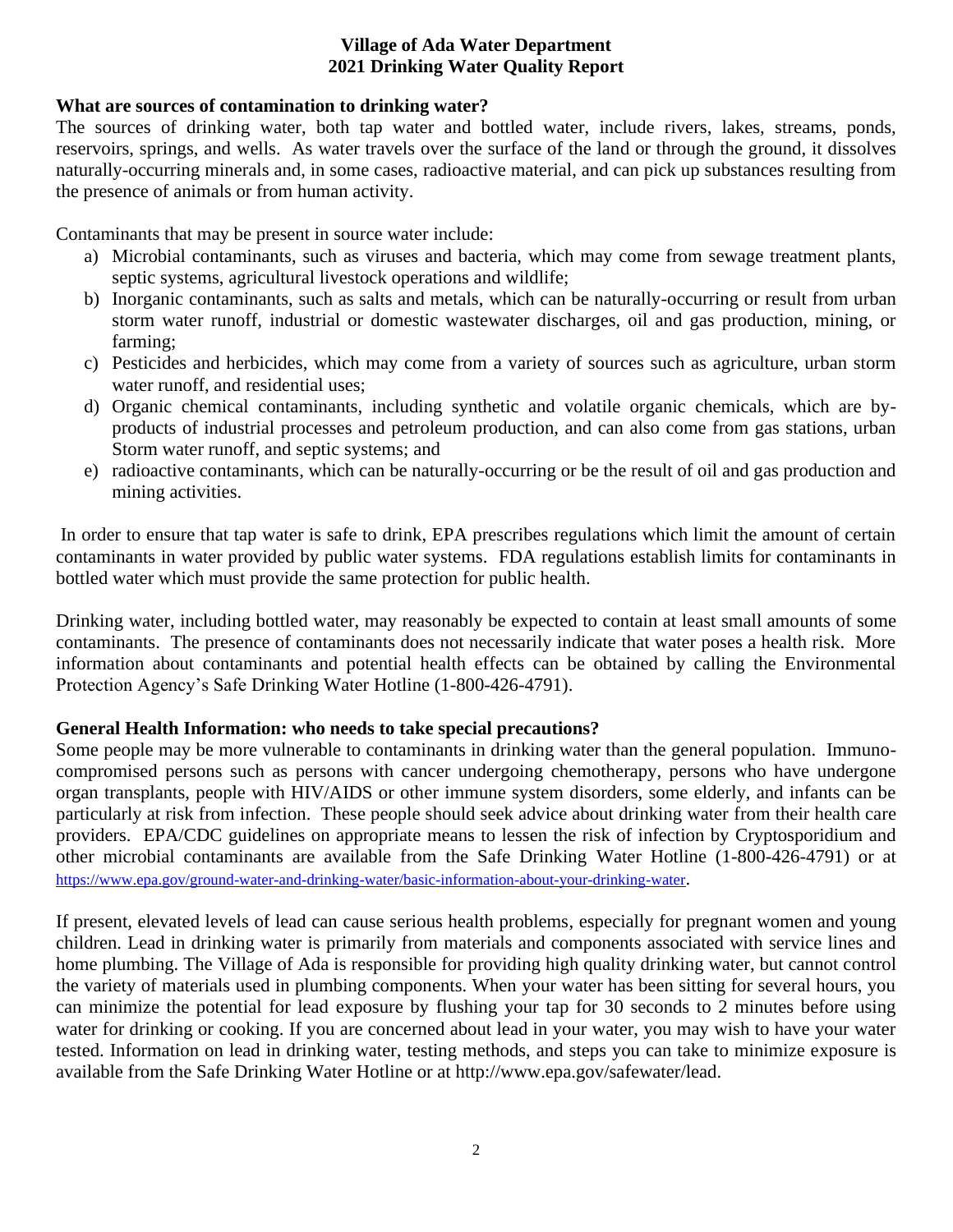### What is a cross-connection?

Any physical connection created between a possible source of contamination and any drinking water system piping.

### What is backflow?

The flow through a cross-connection<br>from a possible source of contamination back into the drinking water system. It<br>occurs when a cross-connection is created and a pressure reversal, either as backsiphonage or backpressure, occurs in the water supply piping.

#### Why be concerned?

- ALL cross-connections pose a potential health risk.
- · Backflow can be a health hazard for vour family or other consumers if .<br>contaminated water enters your water supply plumbing system and is used for drinking, cooking or bathing. Chemical burns, fires, explosions, poisonings, illness and death have all been caused by backflow through cross-connections. . Backflow occurs more often than you
- think. • You are legally responsible for
- protecting your water supply plumbing<br>from backflow that may contaminate drinking water, either your own or<br>someone else's. This includes complying with the plumbing code and not creating cross-connections.

### What causes backsiphonage?

Backsiphonage occurs when there is a<br>loss of pressure in a piping system. This can occur if the water supply pressure is<br>lost or falls to a level lower than the source % of contamination. This condition, which is<br>similar to drinking from a glass with a  $\frac{1}{2}$  straw, allows liquids to be siphoned back into the distribution system.

If a potential or actual cross-connection contamination hazard is identified, the customer will be required to eliminate the  $\label{eq:1} \text{hazard and/or install an appropriate}$  backflow prevention device at the service connection and/or at the hazard.

#### Special Conditions

#### **Auxiliary Water Systems**

What is an auxiliary water system? Any water system on or available to your<br>property other than the public water system. Used water or water from wells cisterns or open reservoirs that are equipped with pumps or other sources of<br>pressure, including gravity, are examples.

### What protection is required?

• The auxiliary water system must be completely separated from water supply plumbing served by a public water system: and

• an approved backflow prevention device must be installed at the service<br>connection (where the public water system connects to the customer's plumbing system).

- OR
- . The auxiliary water system must be eliminated.

#### Are there exceptions?

At their discretion, the water supplier may waive the requirement for a backflow<br>prevention device at the service connection if all the following conditions are met:

· all components of the auxiliary water system, including pumps, pressure tanks and piping, are removed from the premises, which is defined as all buildings, dwellings, structures or

### What causes backpressure?

Backpressure occurs when a higher opposing pressure is applied against the<br>public water system's supply pressure and overcomes the public water system's<br>pressure. This condition allows undesirable gases or liquids from another system to enter the drinking water supply. Any pumping system (such as a well pump) or pressurized system (such as<br>steam or hot water boilers) can exert backpressure when cross-connected with<br>the public water system.

### What can I do?

- Be aware of and eliminate cross-connections
- Maintain air gaps. Do not submerge hoses or place them where they could<br>become submerged.
- · Use hose bib vacuum breakers on fixtures (hose connections in the
- basement, laundry room and outside). • Install approved, testable backflow<br>prevention devices on lawn irrigation .<br>svstems.
- Do not create a connection between an auxiliary water system (well, cistern,<br>body of water) and the water supply plumbing

#### What are some common backflow hazards that threaten the homeowner and other consumers?

- . Hose connections to chemical solution aspirators to feed lawn and shrub herbicides. pesticides or fertilizers.
- Lawn irrigation systems.
- 
- Chemically treated heating systems.<br>• Hose connections to a water outlet or laundry tub.
- Swimming pools, hot tubs, spas.<br>• Private and/or non-potable water supplies located on the property.
- 
- Water-operated sump dra<mark>in devices.</mark><br>• Feed lots/livestock holding areas or barnyards fed through pipes or hoses from your water supply plumbing.
- What are examples of cross-connection and backflow scenarios?
- Soapy water or other cleaning compounds backsiphon into the water supply plumbing through a faucet or hose submerged in a bucket or laundry basin. . Pool water backsiphons into the water supply plumbing through a hose submerged in a
- swimming pool. Pertilizers/pesticides backsiphon into the water supply plumbing through a garden hose attached to a fertilizer/pesticide sprayer. · Fertilizers
- 
- analog of the mixely stated and animal feces drawn into the water supply plumbing from a lawn irrigation system with submerged nozzles.<br>• Bacteria/chemicals/additives in a boiler system backsiphon into the water supply<br>• B
- 
- plumbing. <br>  $\label{lem:main}$  <br> Unsafe water pumped from a private well applies backpressure and contaminates the public water supply through a connection between the private well discharge and the public water-bendwabing

areas with water supply plumbing

- connected to the public water system:<br>• the possibility of connecting the auxiliary water system to the water
- supply plumbing is determined by the water supplier to be extremely low: • no other hazards exist; and
- . the customer enters into a contract with the water supplier, as described below
- The contract will require the customer:
- $\bullet$  to understand the potential hazard of a  $\,$  cross-connection:
- · to never create a cross-connection between the auxiliary water system and the public water system:
- . to allow an inspector to survey his/her<br>property for hazards as long as the contract is in effect; and<br>• to face loss of service and other
- penalties if the contract is violated.

The water supplier must perform an annual inspection of the customer's<br>contract-regulated property to verify that conditions have not changed which would<br>warrant installation of a backflow prevention device. The water supplier<br>must, by law, do everything reasonably possible to protect the public water system from contamination

### **Booster Pumps**

#### What is the concern?

Booster pumps connected to plumbing systems or water mains can cause backsiphonage by reducing the pressure in<br>water mains. The following requirements are in place to help prevent backsiphonage:

 $\bullet$  booster pumps are prohibited in one-, two- and three-family dwellings unless they draw from a surge tank filled through an air gap:

- · all other domestic-use booster pumps must be equipped with a low suction<br>cut-off switch that is tested and certified every year; and
- booster pumps used in a fire suppression system must be equipped with either a low-pressure cut-off device or a minimum pressure sustaining valve for existing installations and must be<br>equipped with a minimum pressuresustaining valve for all new<br>installations. The low-pressure cut-off device and/or the minimum pressure sustaining valve must be tested and certified every year.

#### **Contacts**

#### Need more information?

Questions concerning backflow prevention and cross-connection control may be directed to your local water department at the number shown on the<br>front of this brochure, to Ohio EPA's Division of Drinking and Ground Waters at  $(614) 644-2752$  or to your local Ohio EPA district office at the following numbers:

**Northwest District**  $(419)$  373-3048 **Northeast District** (330) 963-1200 **Southwest District**  $(937) 285 - 6357$ **Southeast District** (740) 385-8501  $(614) 728-3778$ **Central District** 

Questions regarding internal plumbing  $\begin{minipage}{0.9\linewidth} \begin{tabular}{l} \hline \textbf{in the home may be directed to your local} \\ \textbf{plumbing authority or to the Ohio} \end{tabular} \end{minipage}$ Department of Commerce, Plumbing Administrator at (614) 644-3153.

#### John Kasich, Governor Scott J. Nally, Director

Ohio EPA is an Equal Opportunity Employer<br>Printed on Recycled Paper

# What must be done to protect<br>the public water system?

The public water supplier must determine potential and actual hazards. If a hazard exists at a customer's public water supply service connection, the<br>customer will be required to install and<br>maintain an appropriate backflow prevention device\* at the meter and/or<br>at the source of the hazard.

\*Check with your water supplier to verify which backflow prevention device is required before purchase or installation.

#### Who is responsible?

In Ohio, the responsibility for<br>preventing backflow is divided. In general, state and local plumbing inspectors have authority over plumbing systems within<br>buildings while Ohio EPA and water suppliers regulate protection of the<br>distribution system at each service connection.

Water customers have the ultimate  ${\rm responsibility}\,{\rm for}\,{\rm properly}\,{\rm maintaining}\,{\rm their}\,{\rm plumbing}\,{\rm systems}.$  It is the homeowner's or other customer's responsibility to ensure that cross connections are not created and that any required backflow prevention devices are<br>tested yearly and are in operable condition.

#### What is the law?

Ohio Administrative Code Chapter<br>3745-95 requires the public water supplier to protect the public water system from<br>cross-connections and prevent backflow situations. The public water supplier must<br>conduct cross-connection control inspections of their water customers'<br>property to evaluate hazards. Local ordinances or water department<br>regulations may also exist and must be followed in addition to state regulations.

Environmental<br>Protection Agency Ohio

### **Backflow Prevention and Cross-Connection** Control

### Protecting our **Public Water System**

March 2010



Division of Drinking and Ground Waters P.O. Box 1049<br>Columbus, Ohio 43216-1049  $(614) 644 - 2752$ www.epa.ohio.gov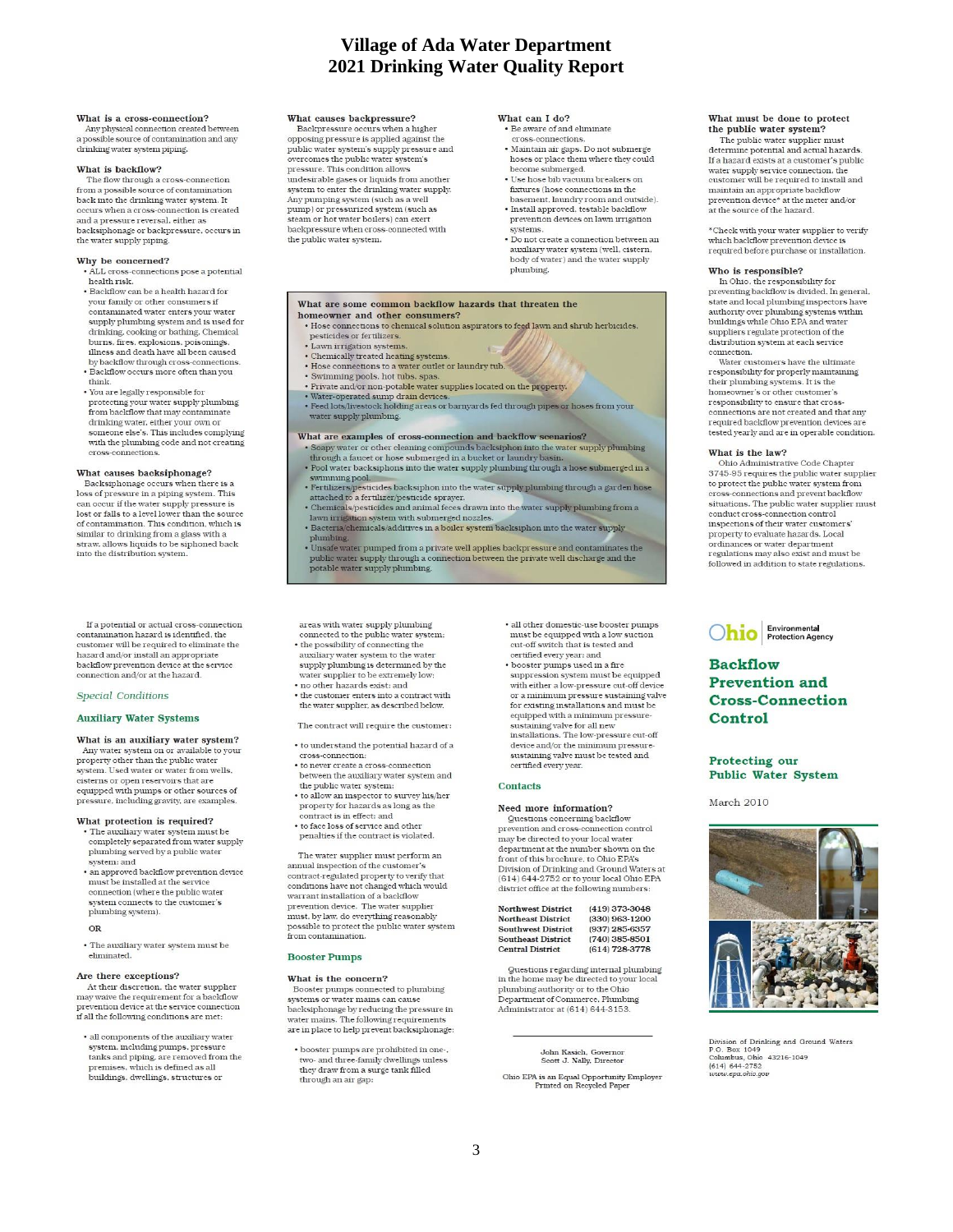## **About your drinking water: water quality test results**

The EPA requires regular sampling to ensure drinking water safety. We conducted sampling for bacteria, nitrates and disinfection byproducts during 2021. Those test results were below the limits set by the EPA. The Ohio EPA requires us to monitor for some contaminants less than once per year because the concentrations of these contaminants do not change frequently. This report shows regulated and unregulated contaminants that were detected during 2021.

| <b>Contaminants</b><br>(Units)                                                                   | <b>MCLG</b>                           | <b>MCL</b>                                         | Level<br><b>Found</b> | <b>Range of</b><br><b>Detections</b>    | <b>Violation</b> | <b>Sample</b><br>Year | <b>Typical Source of</b><br><b>Contaminants</b>                                                                                          |
|--------------------------------------------------------------------------------------------------|---------------------------------------|----------------------------------------------------|-----------------------|-----------------------------------------|------------------|-----------------------|------------------------------------------------------------------------------------------------------------------------------------------|
| <b>Disinfectant and Disinfectant By-Products</b>                                                 |                                       |                                                    |                       |                                         |                  |                       |                                                                                                                                          |
| Total Chlorine (ppm)                                                                             | <b>MRDLG</b><br>$= 4$                 | <b>MRDL</b><br>$= 4$                               | 2.2                   | $1.4 - 2.2$                             | <b>No</b>        | 2021                  | Water additive used to<br>control microbes                                                                                               |
| <b>Haloacetic Acids</b><br>$(HAA5)$ (ppb)                                                        | N/A                                   | 60                                                 | 4.6                   | $3.0 - 4.6$                             | No               | 2021                  | By-product of drinking<br>water disinfection                                                                                             |
| Total<br><b>Trihalomethanes</b><br>(TTHM) (ppb)                                                  | N/A                                   | 80                                                 | 44.4                  | 33.6-44.4                               | <b>No</b>        | 2021                  | By-product of drinking<br>water disinfection                                                                                             |
| <b>Inorganic Contaminants</b>                                                                    |                                       |                                                    |                       |                                         |                  |                       |                                                                                                                                          |
| Fluoride (ppm)                                                                                   | 4                                     | $\overline{4}$                                     | 1.16                  | $.81 - 1.50$                            | <b>No</b>        | 2021                  | Erosion of natural<br>deposits; Water additive<br>which promotes strong<br>teeth; Discharge from<br>fertilizer and aluminum<br>factories |
| Lead                                                                                             |                                       |                                                    |                       |                                         |                  |                       |                                                                                                                                          |
| <b>Contaminants</b><br>(units)                                                                   | <b>Action</b><br><b>Level</b><br>(AL) | <b>Individual</b><br><b>Results over</b><br>the AL |                       | 90% of test<br>levels were<br>less than | <b>Violation</b> | Year<br>Sampled       | <b>Typical source of</b><br><b>Contaminants</b>                                                                                          |
| Lead (ppb)                                                                                       | 15                                    | 17.3                                               |                       | $\mathbf 0$                             | No               | 2019                  | Corrosion of household<br>plumbing systems;<br>erosion of natural<br>deposits                                                            |
| 1 out of 20 samples were found to have lead levels in excess of the lead action level of 15 ppb. |                                       |                                                    |                       |                                         |                  |                       |                                                                                                                                          |
| <b>Synthetic Organic Contaminants Including Pesticides and Herbicides</b>                        |                                       |                                                    |                       |                                         |                  |                       |                                                                                                                                          |
| No synthetic organic contaminants were detected in the past 5 years                              |                                       |                                                    |                       |                                         |                  |                       |                                                                                                                                          |

### **TABLE OF DETECTED CONTAMINANTS**

### **Comments on regulated contaminants**

Regulated contaminants are contaminants that have monitoring and MCL requirements set by the Ohio EPA.

Drinking water containing fluoride is considered beneficial by The Center for Disease Control and Prevention.